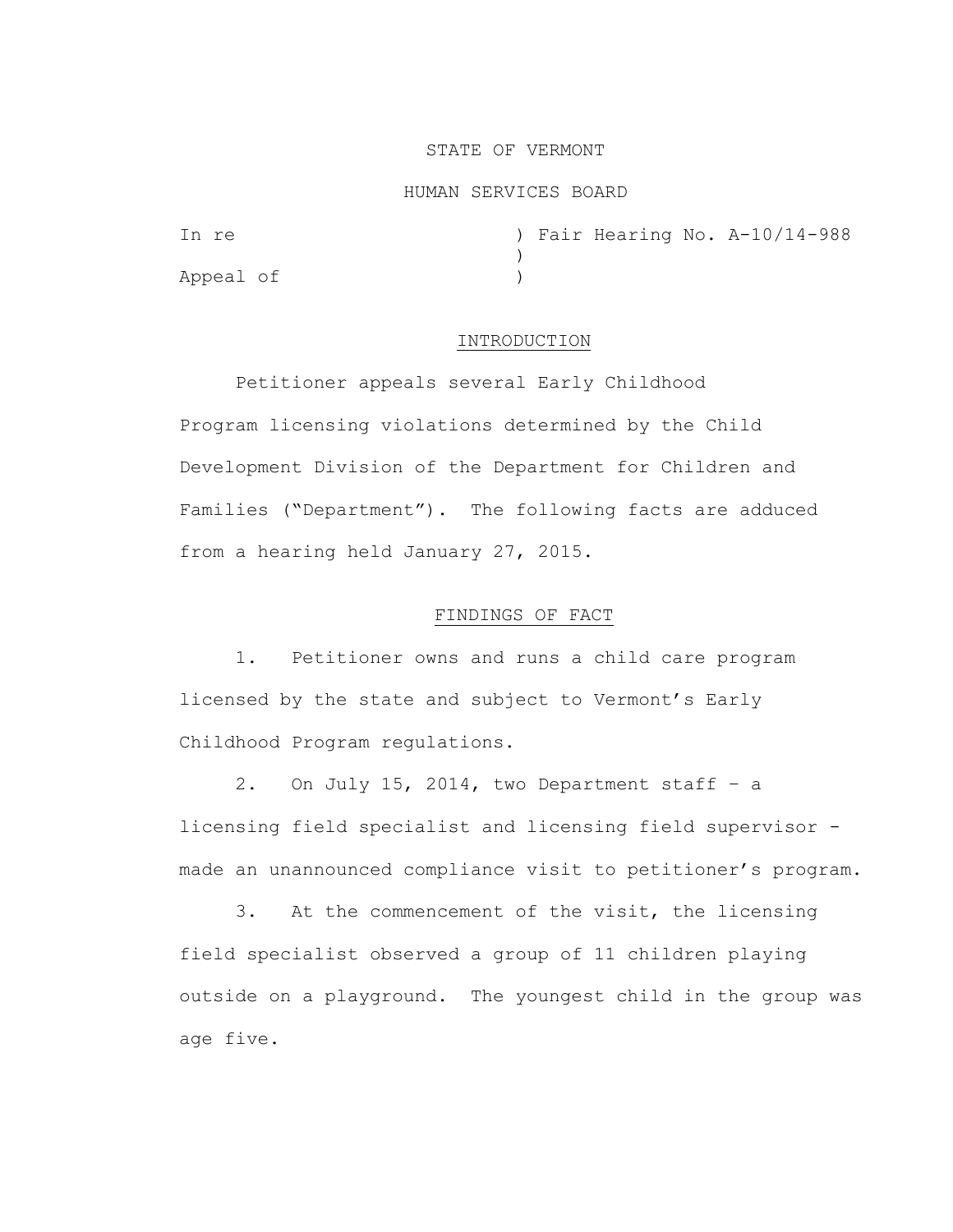4. Two other groups of children were in a fenced-off area with several wading pools. A group of eight children between the ages of three and five years old were supervised by one teacher. A group of four children which included infants were supervised by a second teacher.

5. The licensing field specialist observed the second teacher leave the pool area with two children from her group, leaving the other two children – including an infant - with the first teacher. The group remaining with the first teacher at that point had 10 children, including the infant.

6. The licensing field specialist requested to inspect the program's log of emergency evacuation drills. Petitioner could not produce the log*,* stating it was in her files at home.

7. The licensing field specialist requested to inspect the program's written aquatic plan. Petitioner could not produce an aquatic plan, providing that she relies on a plan developed by the Red Cross instructor at the pool where the children are taken to swim twice per week.

8. All the children were inside before being served lunch outside. Prior to going outside for lunch, the children washed their hands with soap and water. The children were outside for a short period of time before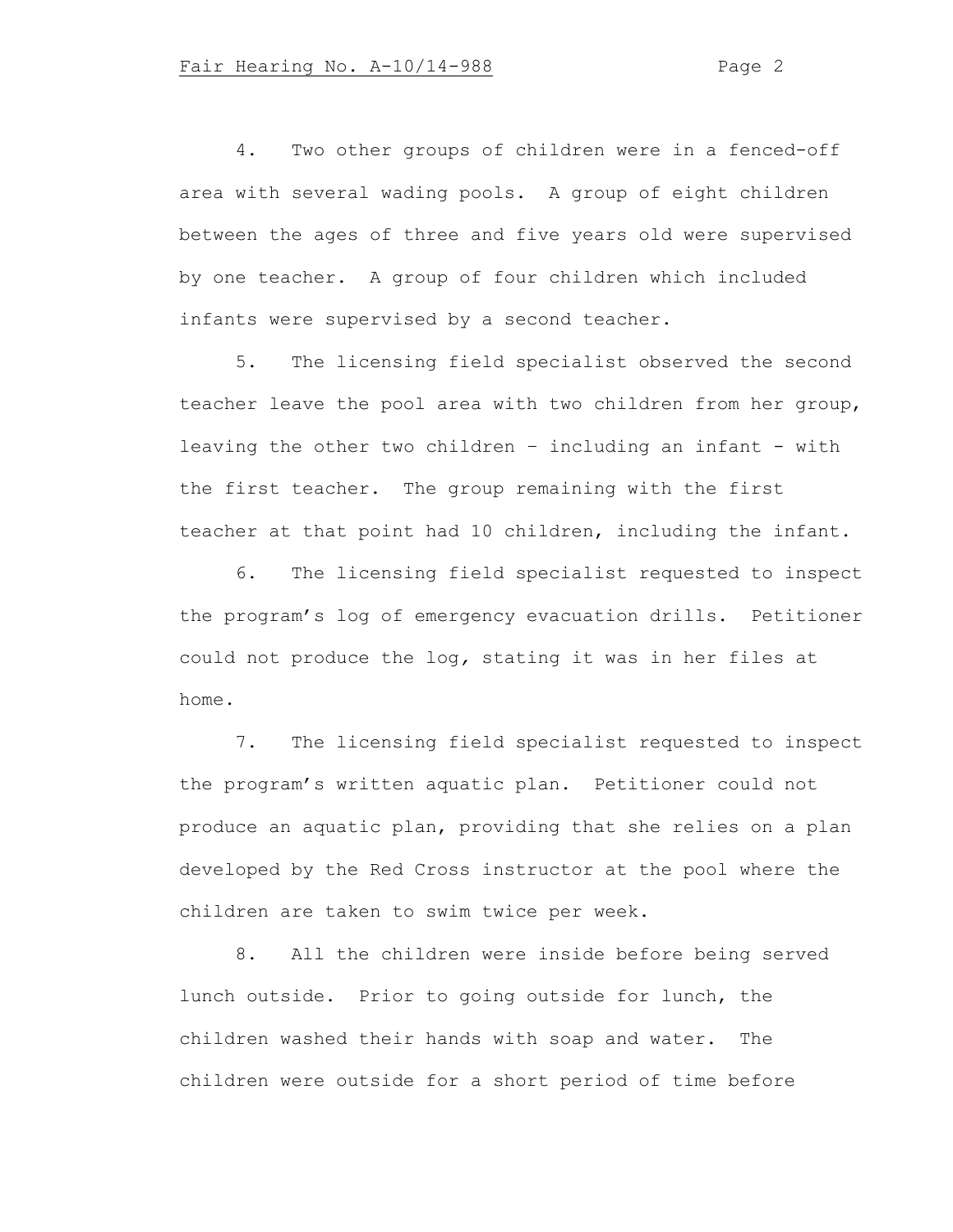actually sitting down and eating lunch. During this time the children had some opportunity for play. They did not wash their hands again prior to eating, but were given sanitary wipes.

9. The licensing field supervisor testified at hearing and confirmed the observations of the licensing field specialist.

10. Based on the compliance visit, petitioner's program was found to be in violation of the following licensing rules:

- a. The requirement of a 1-10 teacher to student ratio for groups including at least one child aged three years old to kindergarten.<sup>1</sup>
- b. The requirement of a 1-4 teacher to student ratio and maximum of eight children for groups including at least one child aged six weeks to 23 months old (classified by the Department as a "serious" violation);<sup>2</sup>
- c. Record-keeping requirements for evacuation drills;

<sup>&</sup>lt;sup>1</sup> This was the inclusion of a five-year-old in the group of 11 children on the playground.

<sup>2</sup> This was the inclusion of an infant in the group of 10 children in the wading pool area.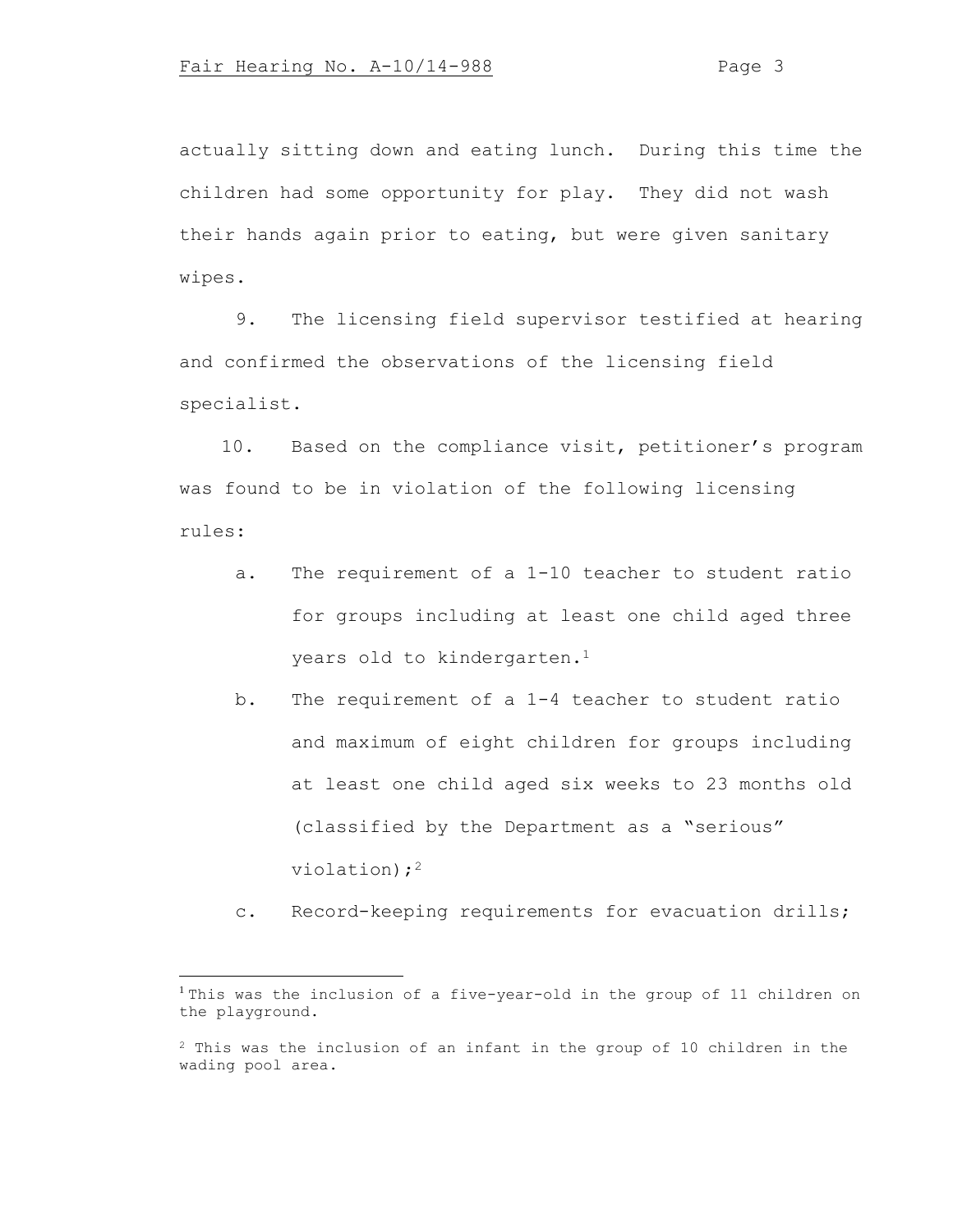d. Aquatic plan requirements; and

e. Hand-washing requirements.<sup>3</sup>

11. Petitioner does not dispute that the group of 11 children, as described above in paragraph three, included one child five years of age.

12. Petitioner disputes the remaining violations. She presented testimony that a child in the age three to kindergarten group was 35 months old and transitioning into that group, and therefore a higher student to teacher ratio should have been applicable. However, this testimony is not relevant to any remaining violation, and appears directed at an allegation withdrawn at hearing.<sup>4</sup>

13. Petitioner disputes that an infant was allowed to be among a group of 10 children, as described above in paragraph five.

14. The licensing field specialist and supervisor emphasize that they counted the children in the group and one

<sup>&</sup>lt;sup>3</sup> Some alleged violations, not listed here, were voluntarily reversed by the Department during the "Commissioner's Review" internal appeal process. There was one alleged violation of a teacher to student ratio – that of 1-5 for children aged 24 to 35 months - which the Department agreed to withdraw at hearing, as it was not properly noticed in the determination. These other violations are therefore not at issue here and need not be addressed.

<sup>4</sup> *See* note 1, *supra.*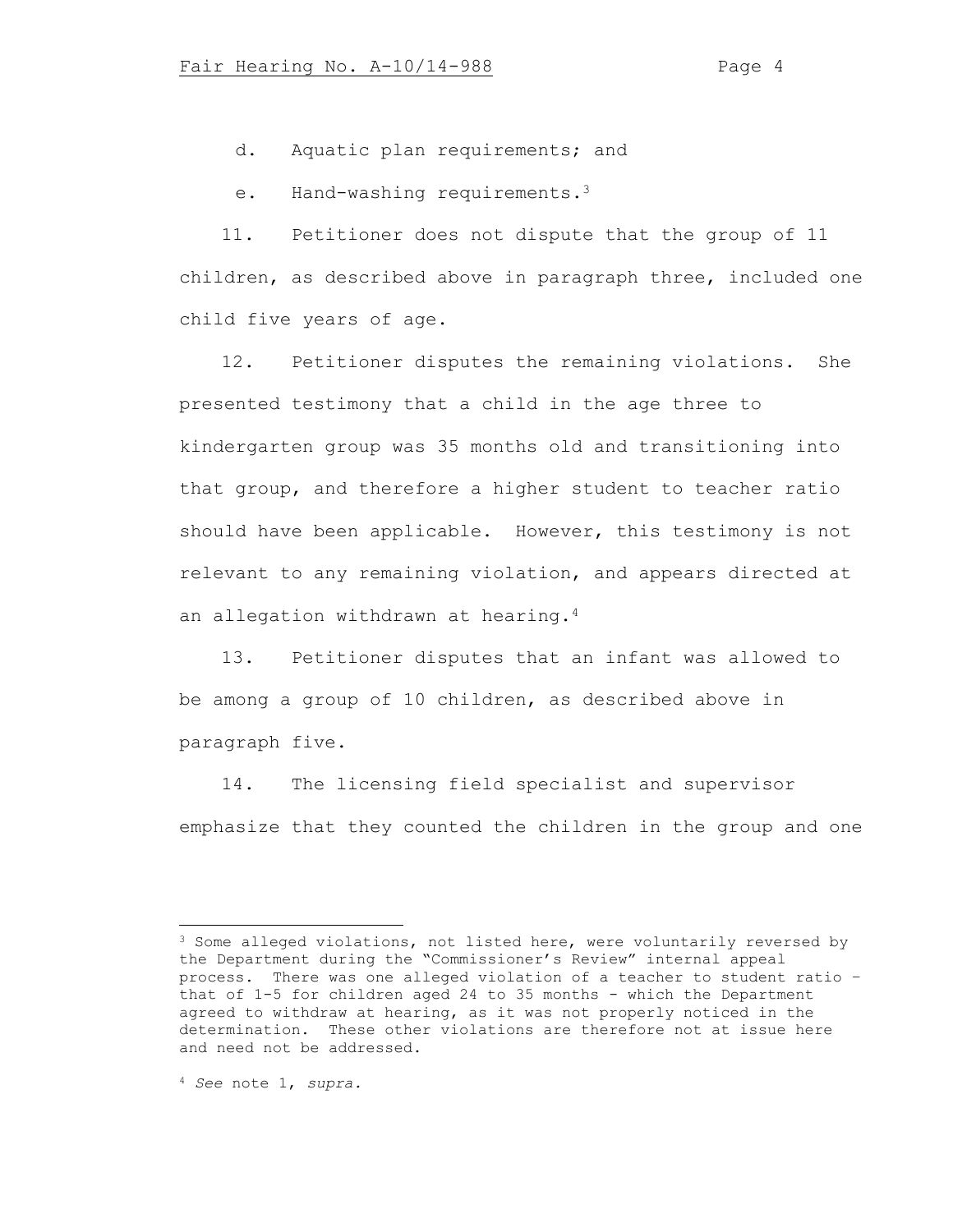of the younger children left behind with the larger group was crawling and clearly an infant.

15. By both the Department's and petitioner's account, petitioner was not present when the compliance visit started and the groups of children were initially observed. She did arrive on site about 30 minutes into the visit.

16. The observations and testimony of the Department's licensing field specialist and supervising field specialist are deemed credible.

## ORDER

The Department's decision is affirmed consistent with this recommendation.

## REASONS

Petitioner is subject to Early Childhood Program regulations promulgated by the Department. *See* Early Childhood Program Regulations [\(http://dcf.vermont.gov/](http://dcf.vermont.gov/) sites/dcf/files/pdf/cdd/care/Early\_Childhood\_Program.pdf). Board precedent gives deference to the Department's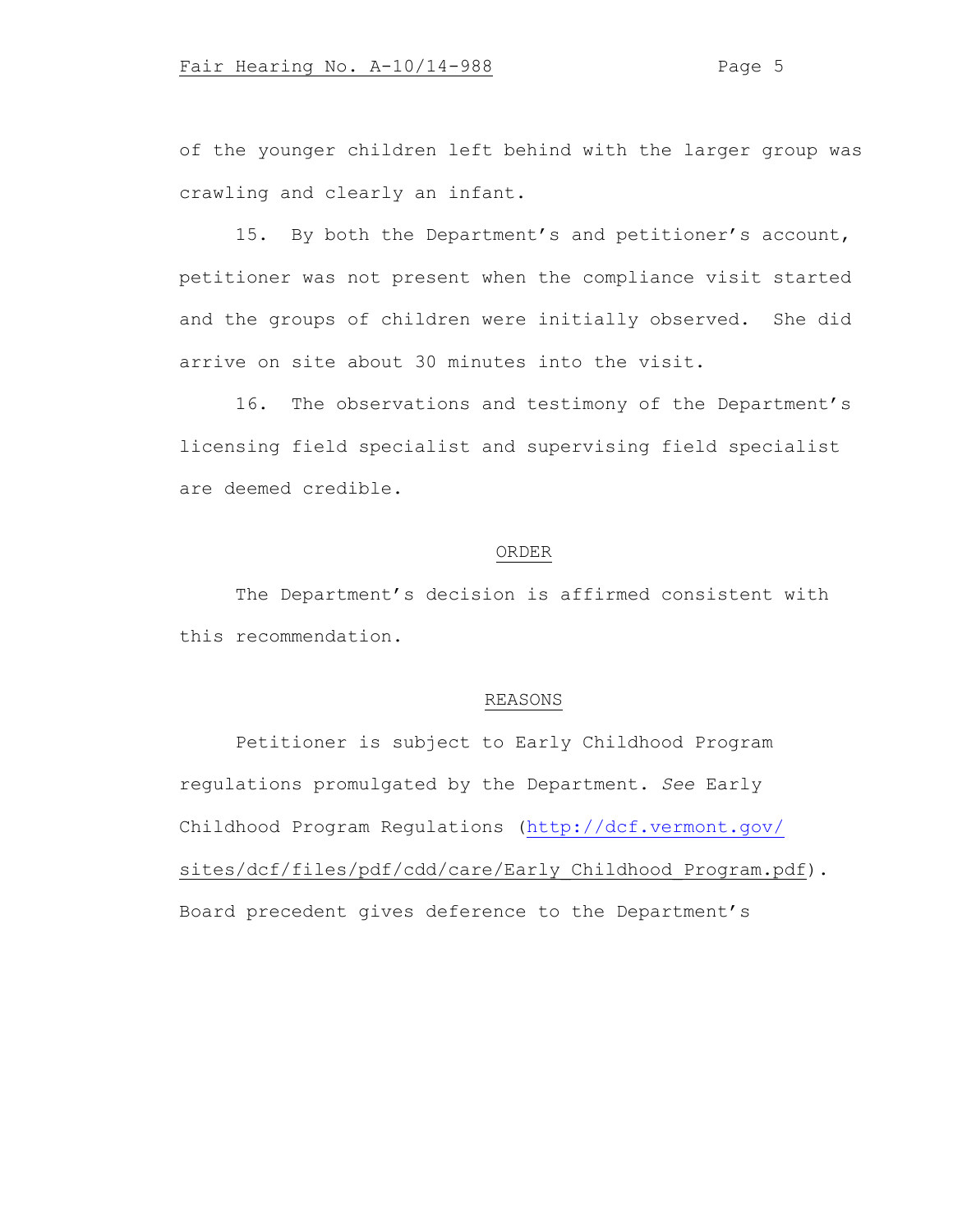interpretation of its early childhood program licensing

regulations. *See* Fair Hearing No. B-02/11-64.<sup>5</sup>

The applicable regulations are:

4. The following group sizes and staff ratios apply to all programs:

| Children's Ages           | Maximum in Group | Staff:Child |
|---------------------------|------------------|-------------|
| 6 weeks-23 months         |                  | 1:4         |
| $24-35$ months            | 1 O              | 1:5         |
| 3 years - kindergarten    | 20               | 1:10        |
| $1^{st}$ Grade - 15 years | No Maximum       | 1:13        |

5. A group may consist of mixed ages. The age of the youngest child in the group is used to determine the maximum number of children in the group and the proper staff to child ratio for mixed age groups as listed in subsection 4 above.

*See* Early Childhood Program regulations § I.E.

7. In each room there shall be a posted emergency evacuation plan that clearly shows evacuation routes.

a. A system shall be in place to assure that when an evacuation is complete all children are accounted for at a predetermined safe place.

b. The evacuation plan, including a system to account for all children at a safe place, shall be practiced and recorded at least once a month. Practice drills may be pre-announced.

*See* Early Childhood Program regulations § V.E**.**

10. The licensee or the licensee's designee must develop a written aquatic plan addressing supervision and safety of all swimming activities. This plan shall

<sup>5</sup> This case involves a licensing violation, not a revocation of petitioner's license. A licensing violation is publicly listed by the Department and associated with the offending program.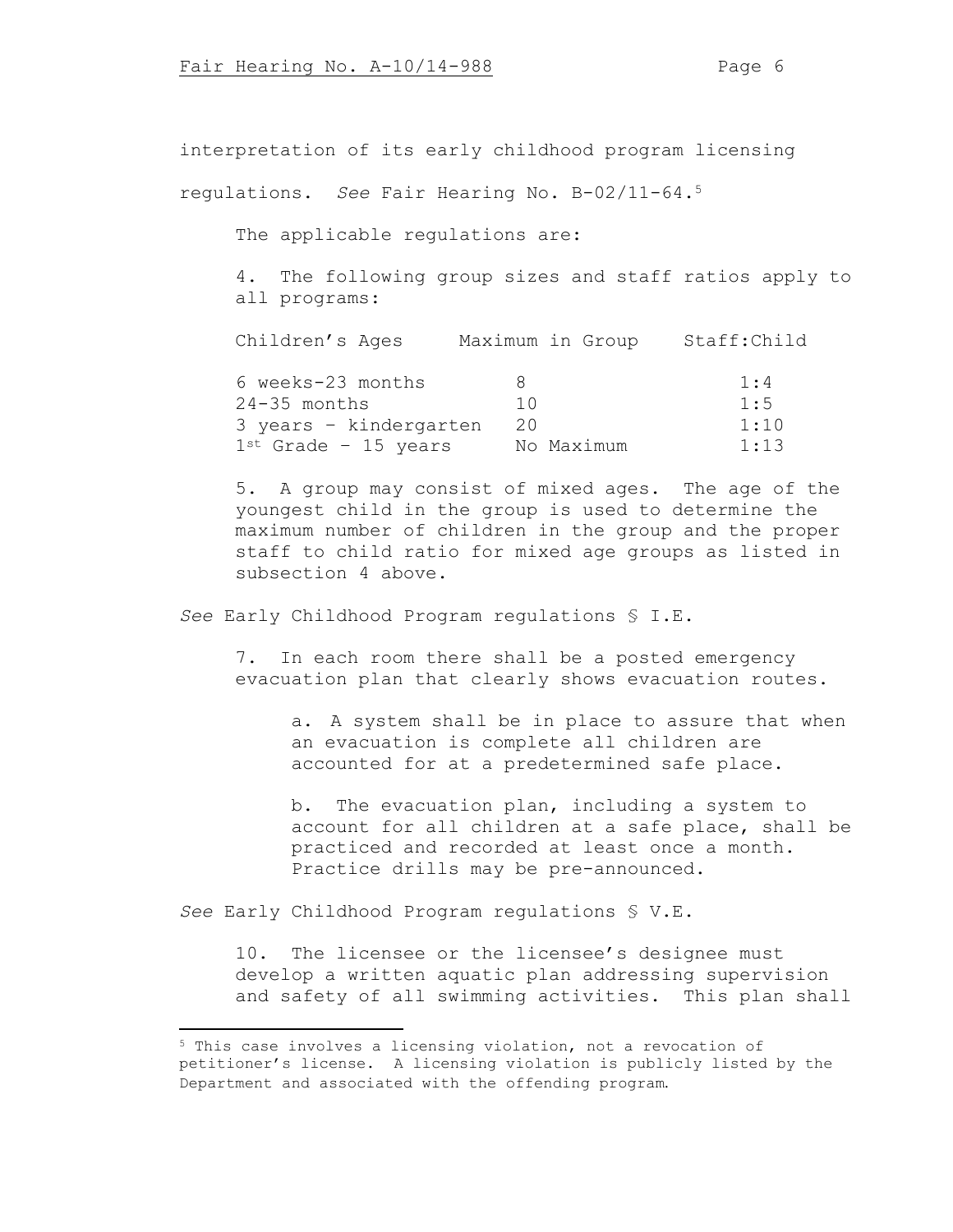have a table of contents and plot plan for any swimming facility in use by the program indicating where first aid is to be practiced and where emergency equipment is to be placed at each site. This plan shall be:

a. reviewed annually;

b. updated as needed; c. known by all staff persons present at the swimming facility;

d. kept on file at the facility with a copy available where swimming occurs; and

e. in the case of off-site swimming locations the plan is to be formulated in conjunction with offsite aquatics personnel.

*See* Early Childhood Program regulations § V.U.

The regulations also require that children wash their hands with soap and warm water before eating. *See* Early Childhood Program regulations § V.G.4.

The Department established by a preponderance of evidence that petitioner's program was in violation of the above staffing maximums and ratios, evacuation and aquatic plan requirements, and hand-washing requirements during the July 15, 2014 compliance visit. Specifically, the program included a five-year-old in a group of 11 children, exceeding the maximum group size of 10 under the rules; an infant was included in a group of 10 children with one teacher, exceeding the maximum group size and student-teacher ratio under the rules; there was no emergency evacuation log and